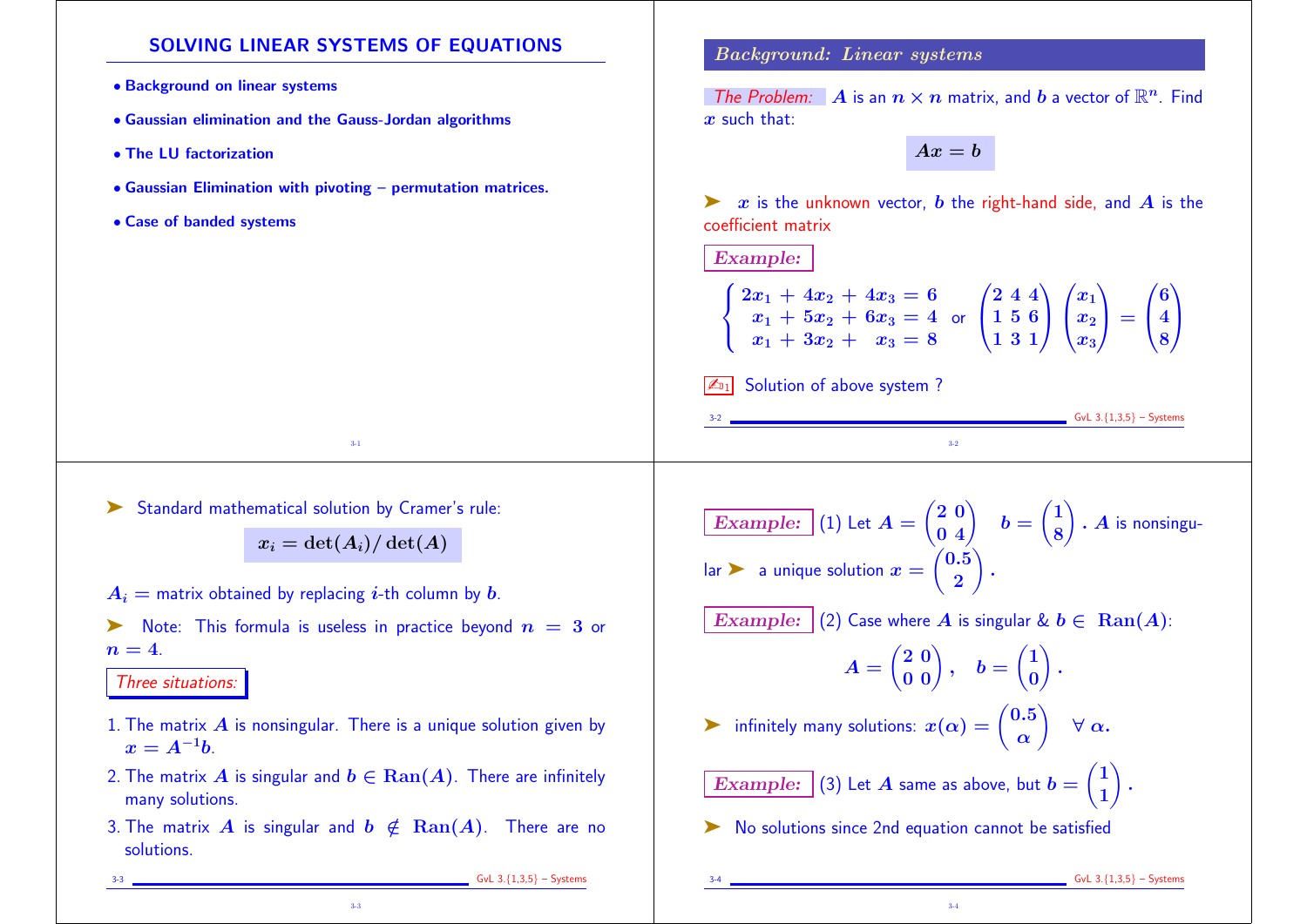### Triangular linear systems

Example:

$$
\begin{pmatrix}2&4&4\\0&5&-2\\0&0&2\end{pmatrix}\begin{pmatrix}x_1\\x_2\\x_3\end{pmatrix}=\begin{pmatrix}2\\1\\4\end{pmatrix}
$$

ightharpoonup C one equation can be trivially solved: the last one.  $x_3 = 2$ 

 $\triangleright$   $x_3$  is known we can now solve the 2nd equation:

 $5x_2 - 2x_3 = 1 \rightarrow 5x_2 - 2 \times 2 = 1 \rightarrow x_2 = 1$ 

 $\triangleright$  Finally  $x_1$  can be determined similarly:

 $2x_1 + 4x_2 + 4x_3 = 2 \rightarrow \dots \rightarrow x_1 = -5$ 

3-5 GvL 3.{1,3,5} – Systems 3-5

# Column version of back-substitution

Back-Substitution algorithm. Column version

For 
$$
j = n : -1 : 1
$$
 do:  $x_j = b_j/a_{jj}$  For  $i = 1 : j - 1$  do  $b_i := b_i - x_j * a_{ij}$  End

 $\sqrt{\mathbb{Z}_{D2}}$  Justify the above algorithm Show that it does indeed compute the solution]

3-7

▶ Analogous algorithms for lower triangular systems.

ALGORITHM : 1. Back-Substitution algorithm

For 
$$
i = n : -1 : 1
$$
 do:  
\n $t := b_i$   
\nFor  $j = i + 1 : n$  do  
\n $t := t - a_{ij}x_j$   
\nEnd  
\n $x_i = t/a_{ii}$   
\nEnd  
\n
$$
x_i = t/a_{ii}
$$

 $\triangleright$  We must require that each  $a_{ii} \neq 0$ 

Operation count?

 $S =$  GvL 3.{1,3,5} – Systems

# Linear Systems of Equations: Gaussian Elimination

3-6

► Back to arbitrary linear systems.

Principle of the method: Since triangular systems are easy to solve, we will transform a linear system into one that is triangular. Main operation: combine rows so that zeros appear in the required locations to make the system triangular.

Notation: use a Tableau:

| $\begin{cases} 2x_1 + 4x_2 + 4x_3 = 2 \\ x_1 + 3x_2 + 1x_3 = 1 \\ x_1 + 5x_2 + 6x_3 = -6 \end{cases}$ tableau: $\begin{bmatrix} 2 & 4 & 4 & 2 \\ 1 & 3 & 1 & 1 \\ 1 & 5 & 6 & -6 \end{bmatrix}$ |  |  |
|-------------------------------------------------------------------------------------------------------------------------------------------------------------------------------------------------|--|--|

3-8

3-7 GvL 3.{1,3,5} – Systems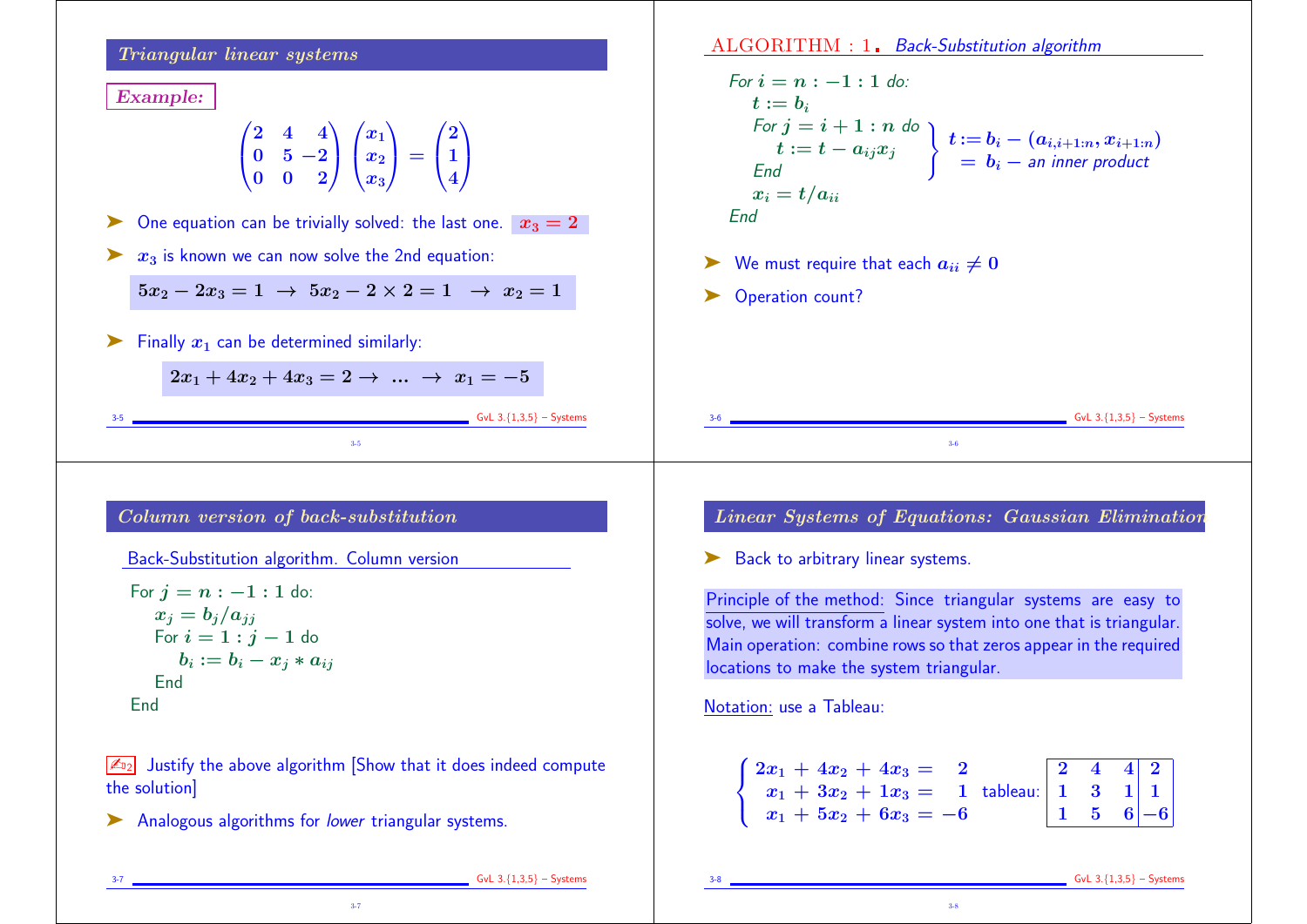

3-12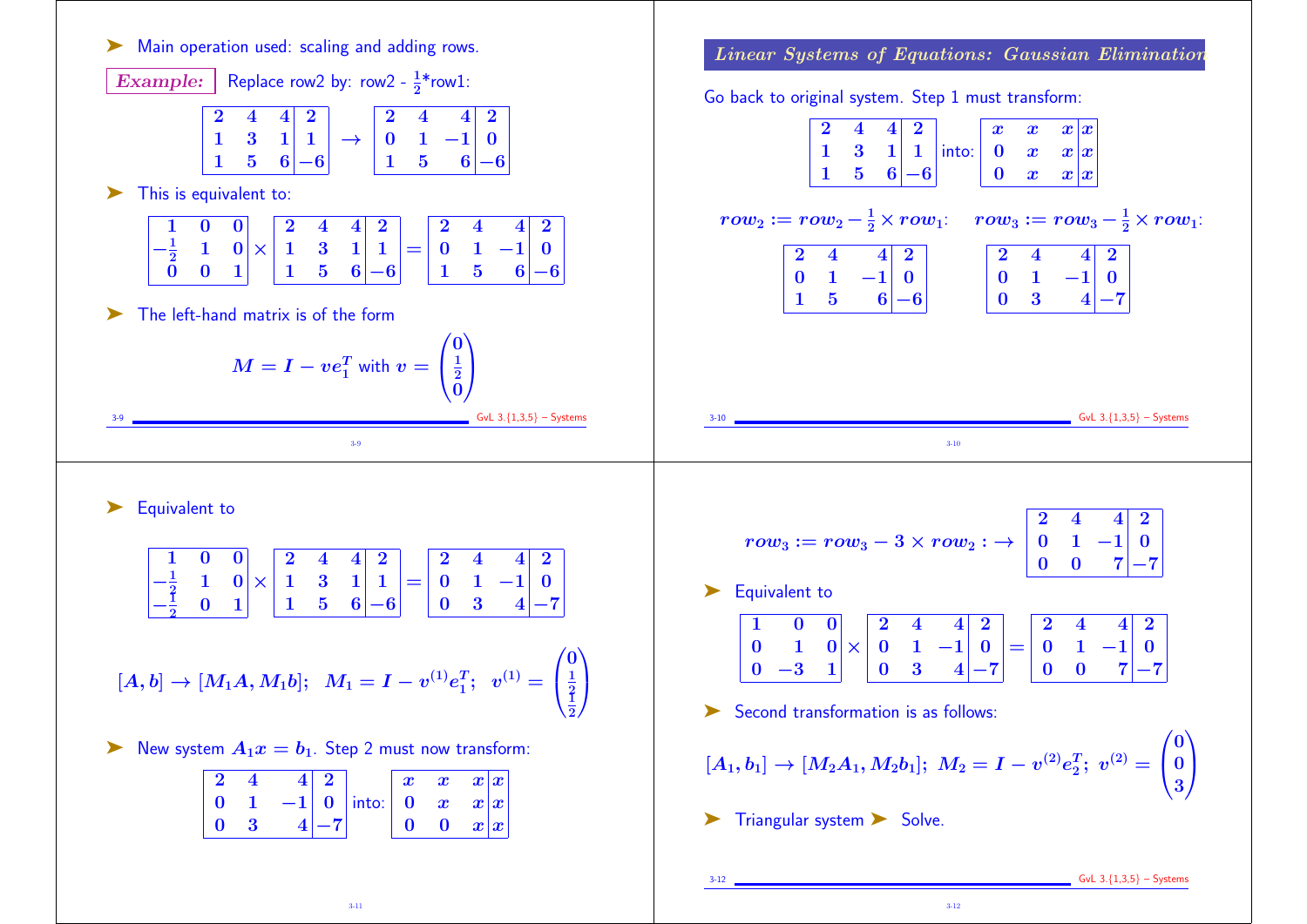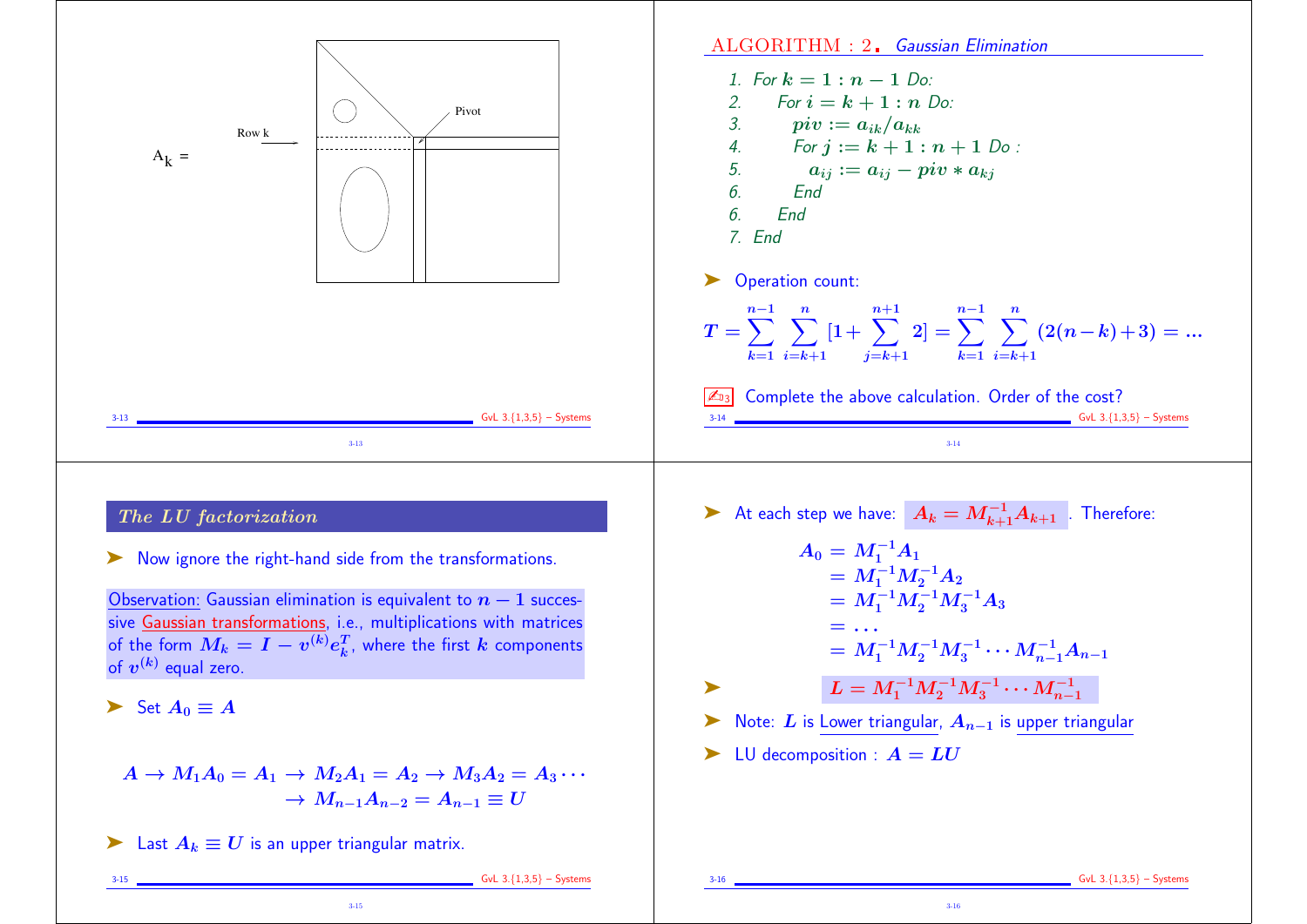#### How to get L?

# $L = M_1^{-1} M_2^{-1} M_3^{-1} \cdots M_{n-1}^{-1}$

Consider only the first 2 matrices in this product. ► Note  $M_k^{-1} = (I - v^{(k)}e_k^T)^{-1} = (I + v^{(k)}e_k^T)$ . So:

 $M_1^{-1}M_2^{-1}=(I+v^{(1)}e_1^T)(I+v^{(2)}e_2^T)=I+v^{(1)}e_1^T+v^{(2)}e_2^T.$  $\frac{T}{2}$ .

▶ Generally,

 $M_1^{-1}M_2^{-1}\cdots M_k^{-1}=I+v^{(1)}e_1^T+v^{(2)}e_2^T+\cdots v^{(k)}e_k^T$ k

The  $L$  factor is a lower triangular matrix with ones on the diagonal. Column  $k$  of  $L$ , contains the multipliers  $l_{ik}$  used in the  $k$ -th step of Gaussian elimination.

#### A matrix  $A$  has an LU decomposition if

 $\det(A(1 : k, 1 : k)) \neq 0$  for  $k = 1, \dots, n - 1$ .

In this case, the determinant of  $A$  satisfies:

$$
\det A = \det(U) = \prod_{i=1}^n u_{ii}
$$

If, in addition,  $\vec{A}$  is nonsingular, then the LU factorization is unique.

| . |  |        | give 3.4 $\mu$ |
|---|--|--------|----------------|
|   |  | $3-18$ |                |

 $\sqrt{\mathbb{Z}_{D4}}$  Practical use: Show how to use the LU factorization to solve linear systems with the same matrix  $\bm{A}$  and different  $\bm{b}$ 's.

$$
\boxed{\mathbb{Z}_{\text{b}}} \text{ LU factorization of the matrix } A = \begin{pmatrix} 2 & 4 & 4 \\ 1 & 5 & 6 \\ 1 & 3 & 1 \end{pmatrix}
$$
?

 $\mathbb{Z}_{6}$  Determinant of  $\mathbb{A}$ ?

 $\sqrt{\mathbb{Z}_{D7}}$  True or false: "Computing the LU factorization of matrix A involves more arithmetic operations than solving a linear system  $Ax = b$  by Gaussian elimination".

3-19

## Gauss-Jordan Elimination

Principle of the method: We will now transform the system into one that is even easier to solve than triangular systems, namely a diagonal system. The method is very similar to Gaussian Elimination. It is just a bit more expensive.

Back to original system. Step 1 must transform:

|  |  |                                                                                           | $\boldsymbol{x}$ | $\boldsymbol{x}=\boldsymbol{x} \boldsymbol{x} $  |  |
|--|--|-------------------------------------------------------------------------------------------|------------------|--------------------------------------------------|--|
|  |  | $\begin{vmatrix} 3 & 1 & 1 \end{vmatrix}$ into: $\begin{vmatrix} 0 & x & x \end{vmatrix}$ |                  |                                                  |  |
|  |  |                                                                                           |                  | $\begin{bmatrix} 0 & x & x   x \\ \end{bmatrix}$ |  |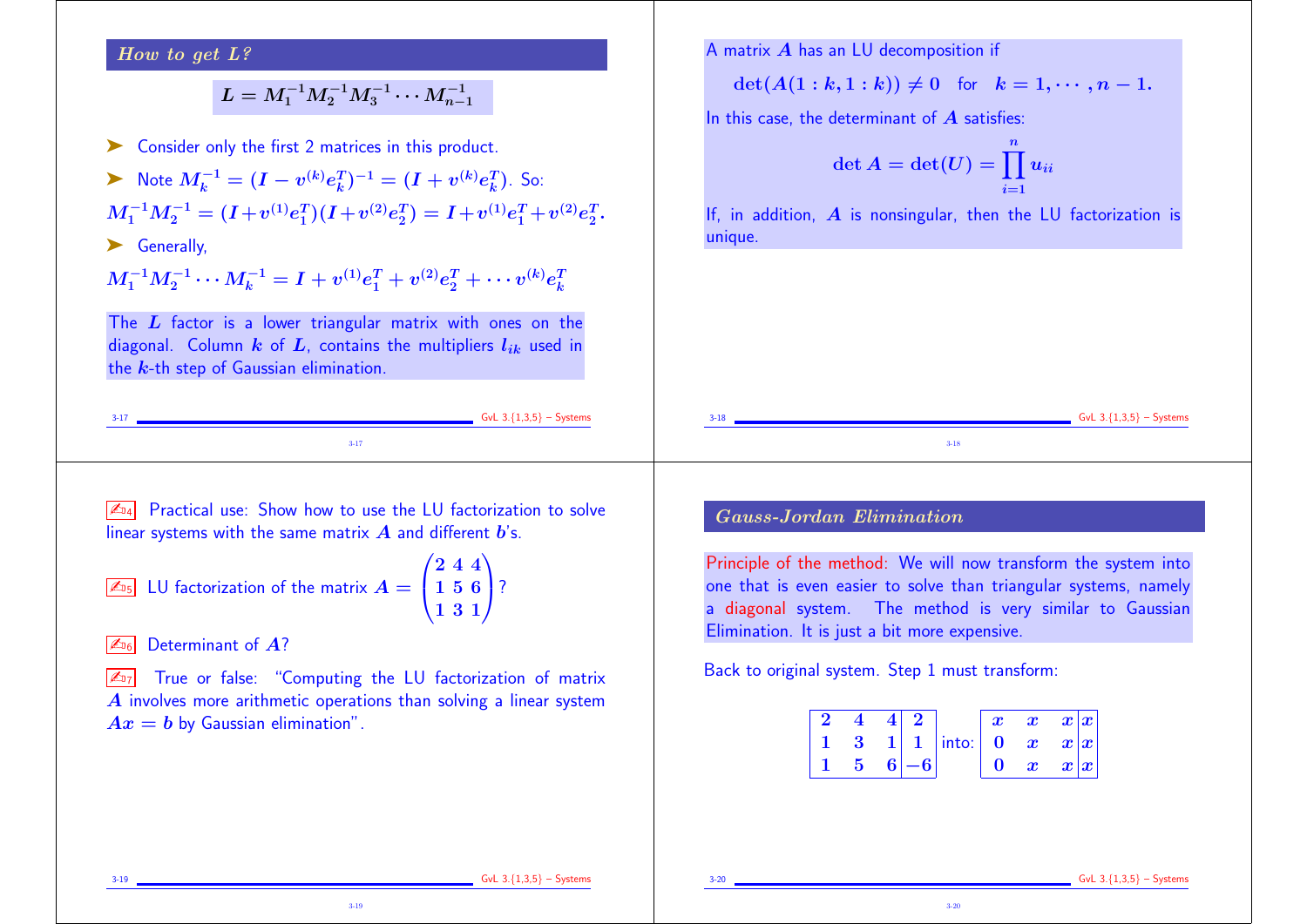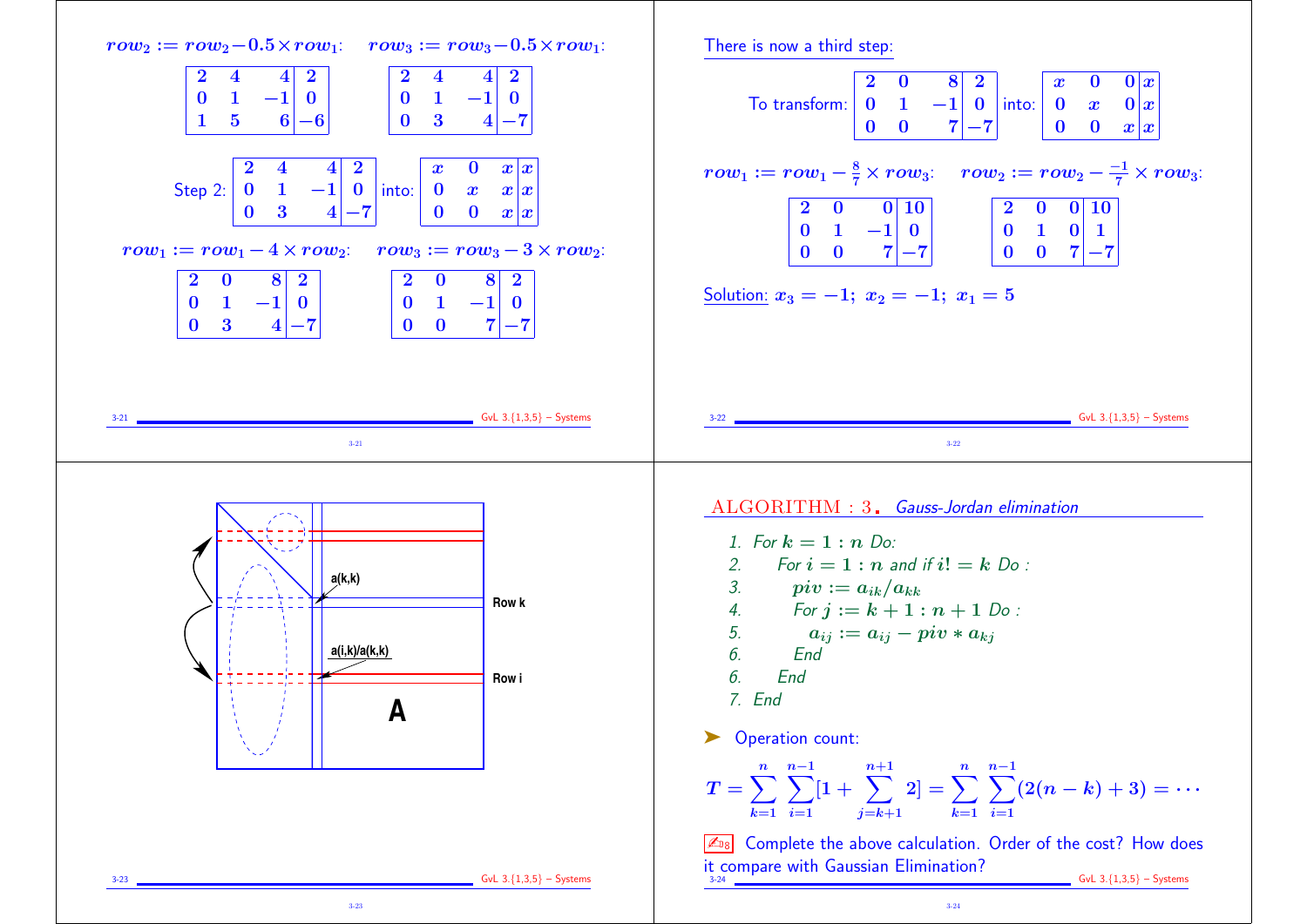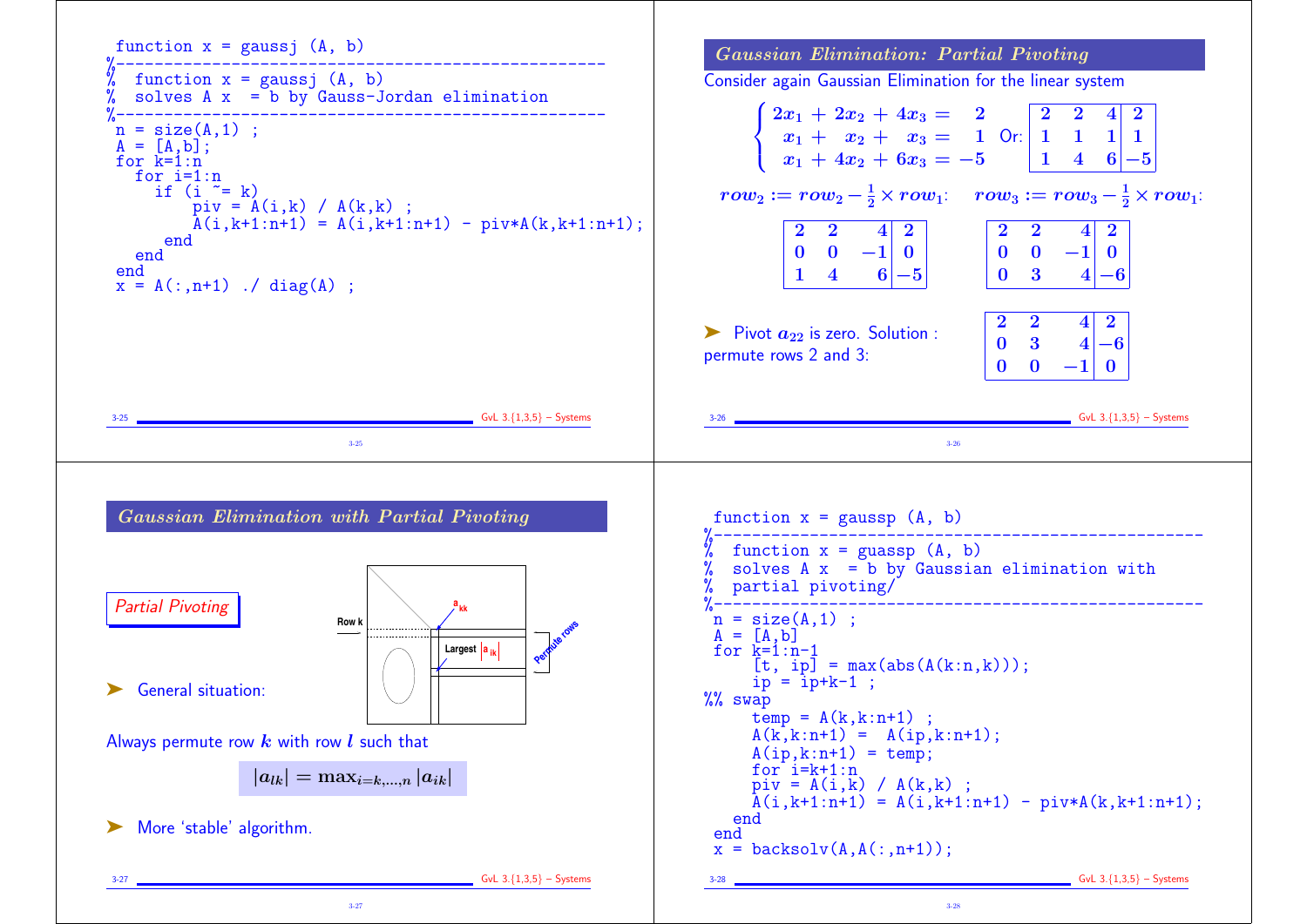#### Pivoting and permutation matrices

A permutation matrix is a matrix obtained from the identity matrix by permuting its rows

 $\triangleright$  For example for the permutation  $\pi = \{3, 1, 4, 2\}$  we obtain

$$
P=\left(\begin{matrix}0&0&1&0\\1&0&0&0\\0&0&0&1\\0&1&0&0\end{matrix}\right)
$$

 $\blacktriangleright$  Important observation: the matrix  $PA$  is obtained from A by permuting its rows with the permutation  $\pi$ 

$$
(PA)_{i,:}=A_{\pi(i),:}
$$

Matlab gives  $det(A) = -896$ . What is  $det(PA)$ ?

3-31

What is the matrix  $\boldsymbol{P} \boldsymbol{A}$  when

$$
P = \begin{pmatrix} 0 & 0 & 1 & 0 \\ 1 & 0 & 0 & 0 \\ 0 & 0 & 0 & 1 \\ 0 & 1 & 0 & 0 \end{pmatrix} A = \begin{pmatrix} 1 & 2 & 3 & 4 \\ 5 & 6 & 7 & 8 \\ 9 & 0 & -1 & 2 \\ -3 & 4 & -5 & 6 \end{pmatrix} ?
$$

➤ Any permutation matrix is the product of interchange permutations, which only swap two rows of  $I$ .

 $\blacktriangleright$  Notation:  $E_{ij}$  = Identity with rows i and j swapped

3-29 3-30 Example:  $\vert$  To obtain  $\pi = \{3, 1, 4, 2\}$  from  $\pi = \{1, 2, 3, 4\}$ – we need to swap  $\pi(2) \leftrightarrow \pi(3)$  then  $\pi(3) \leftrightarrow \pi(4)$  and finally  $\pi(1) \leftrightarrow \pi(2)$ . Hence:  $P = |$  $\sqrt{0}$  $\begin{pmatrix} 1 \\ 0 \\ 0 \end{pmatrix}$  $0 0 1 0)$ 1 0 0 0 0 0 0 1 0 1 0 0  $\sum_{i=1}^{n}$  = E1,<sup>2</sup> × E3,<sup>4</sup> × E2,<sup>3</sup>  $\sqrt{\mathbb{Z}_{010}}$  In the previous example where  $\Rightarrow$  A = [ 1 2 3 4; 5 6 7 8; 9 0 -1 2 ; -3 4 -5 6] ➤ At each step of G.E. with partial pivoting:  $M_{k+1}E_{k+1}A_k = A_{k+1}$ where  $E_{k+1}$  encodes a swap of row  $k+1$  with row  $l > k+1$ .  $\blacktriangleright$  Notes: (1)  $E_i^{-1} = E_i$  and (2)  $M_j^{-1} \times E_{k+1} = E_{k+1} \times \tilde{M_j}^{-1}$ for  $k \geq j$ , where  $\tilde{M}_j$  has a permuted Gauss vector:  $(I + v^{(j)} e_j^T) E_{k+1} = E_{k+1} (I + E_{k+1} v^{(j)} e_j^T)$  $\equiv E_{k+1}(I + \tilde{v}^{(j)}e_j^T)$  $\equiv E_{k+1}\tilde{M}_i$ 

> $\blacktriangleright$  Here we have used the fact that above row  $k+1$ , the permutation matrix  $E_{k+1}$  looks just like an identity matrix.

> > 3-32

 $GvL$  3. ${1,3,5}$  – Systems

 $GvL$  3. ${1,3,5}$  – Systems